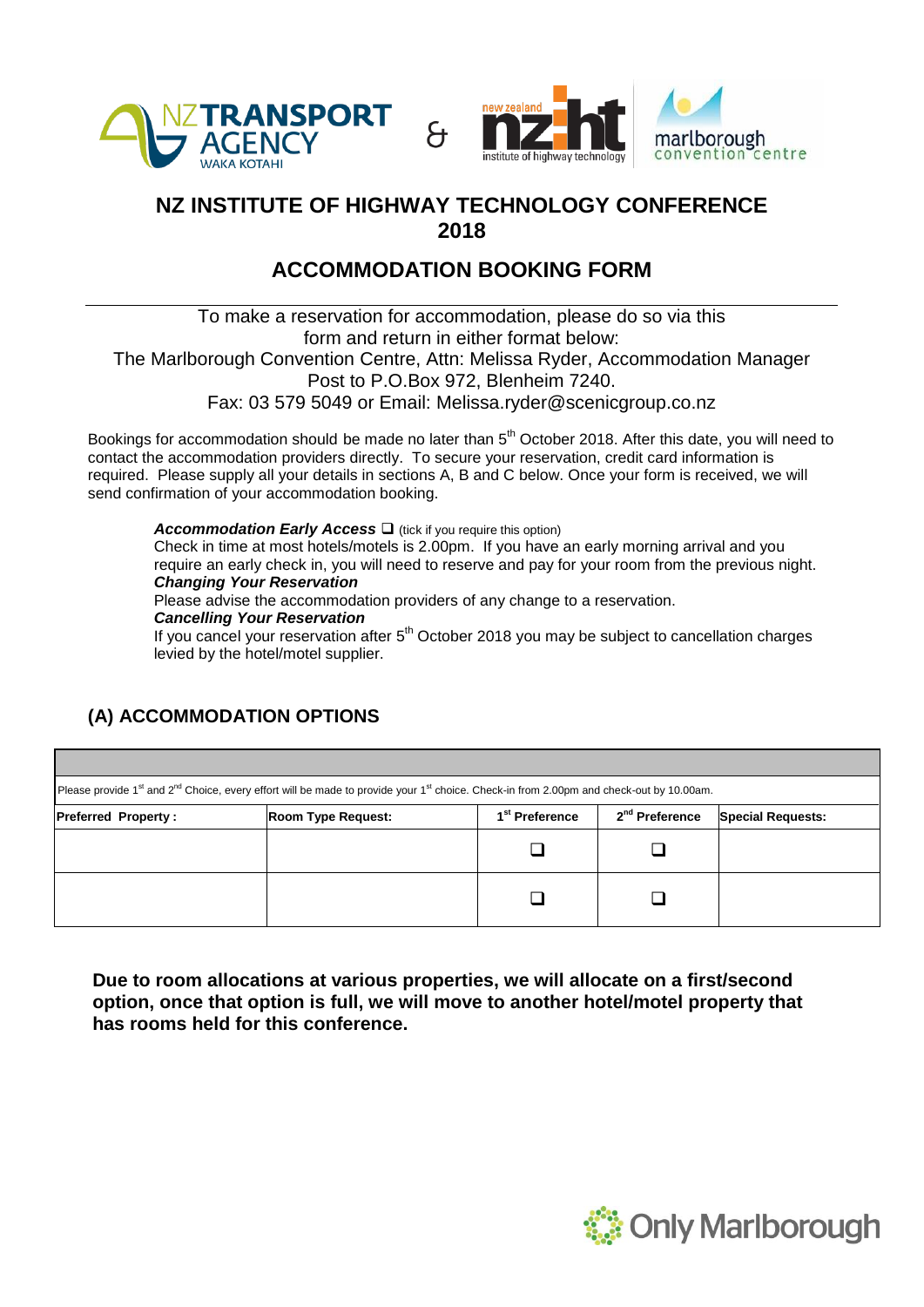## **(B) DELEGATE DETAILS FOR ACCOMMODATION:**

| TITLE:<br>SURNAME:            |                                                | GIVEN NAME:                                                                                                           |  |
|-------------------------------|------------------------------------------------|-----------------------------------------------------------------------------------------------------------------------|--|
| ORGANISATION:                 |                                                | <u> 1989 - Johann Stoff, deutscher Stoff, der Stoff, der Stoff, der Stoff, der Stoff, der Stoff, der Stoff, der S</u> |  |
| ADDRESS:                      |                                                | <u> 2000 - Andrea Andrea Andrea Andrea Andrea Andrea Andrea Andrea Andrea Andrea Andrea Andrea Andrea Andrea Andr</u> |  |
|                               |                                                |                                                                                                                       |  |
| TELEPHONE: BUSINESS:()        | MOBILE: ( )                                    | FACSIMILE ()                                                                                                          |  |
|                               |                                                |                                                                                                                       |  |
|                               |                                                |                                                                                                                       |  |
| APPROXIMATE ARRIVAL TIME:     |                                                |                                                                                                                       |  |
|                               |                                                |                                                                                                                       |  |
|                               |                                                |                                                                                                                       |  |
| <b>Accommodation Required</b> |                                                |                                                                                                                       |  |
| Check-in Date (DD/MM/YY)      |                                                | <b>Check-out Date (DD/MM/YY)</b>                                                                                      |  |
| Early check-in time           | I wish to pay for my room for early arrival on | $\frac{1}{2}$<br>at                                                                                                   |  |
| <b>Special Requirements</b>   |                                                |                                                                                                                       |  |
| I am sharing my room with     |                                                |                                                                                                                       |  |

## **(C) ACCOMMODATION PAYMENT/DEPOSIT**

Please secure with my credit card details below to pay for my/our accommodation and use as security for my booking and send me confirmation of my/our accommodation booking/details.

| <b>Credit Card Type</b><br>(please circle one) | <b>American Express</b> | <b>Diners</b> | MasterCard                              | Visa |
|------------------------------------------------|-------------------------|---------------|-----------------------------------------|------|
| <b>Card Number</b>                             |                         |               | <b>Expiry Date</b><br>(MM/YY)           |      |
| Cardholder's Name as<br>appears on card        |                         |               | <b>Authorised</b><br><b>Amount NZ\$</b> |      |
| <b>Card Billing Address</b>                    |                         |               |                                         |      |
| <b>Authorised Signature</b>                    |                         |               | <b>Date</b>                             |      |

Signature \_\_\_\_\_\_\_\_\_\_\_\_\_\_\_\_\_\_\_\_\_\_\_\_\_\_\_\_\_\_\_\_\_\_\_\_\_\_\_\_\_\_\_ Date \_\_\_\_\_\_\_\_\_\_\_\_\_\_\_\_\_\_\_\_\_\_\_\_\_

| Date |  |
|------|--|
|      |  |

Confirmation of your booking will be sent within four working days of receiving this Accommodation Booking form.

Please make a photocopy for your records.